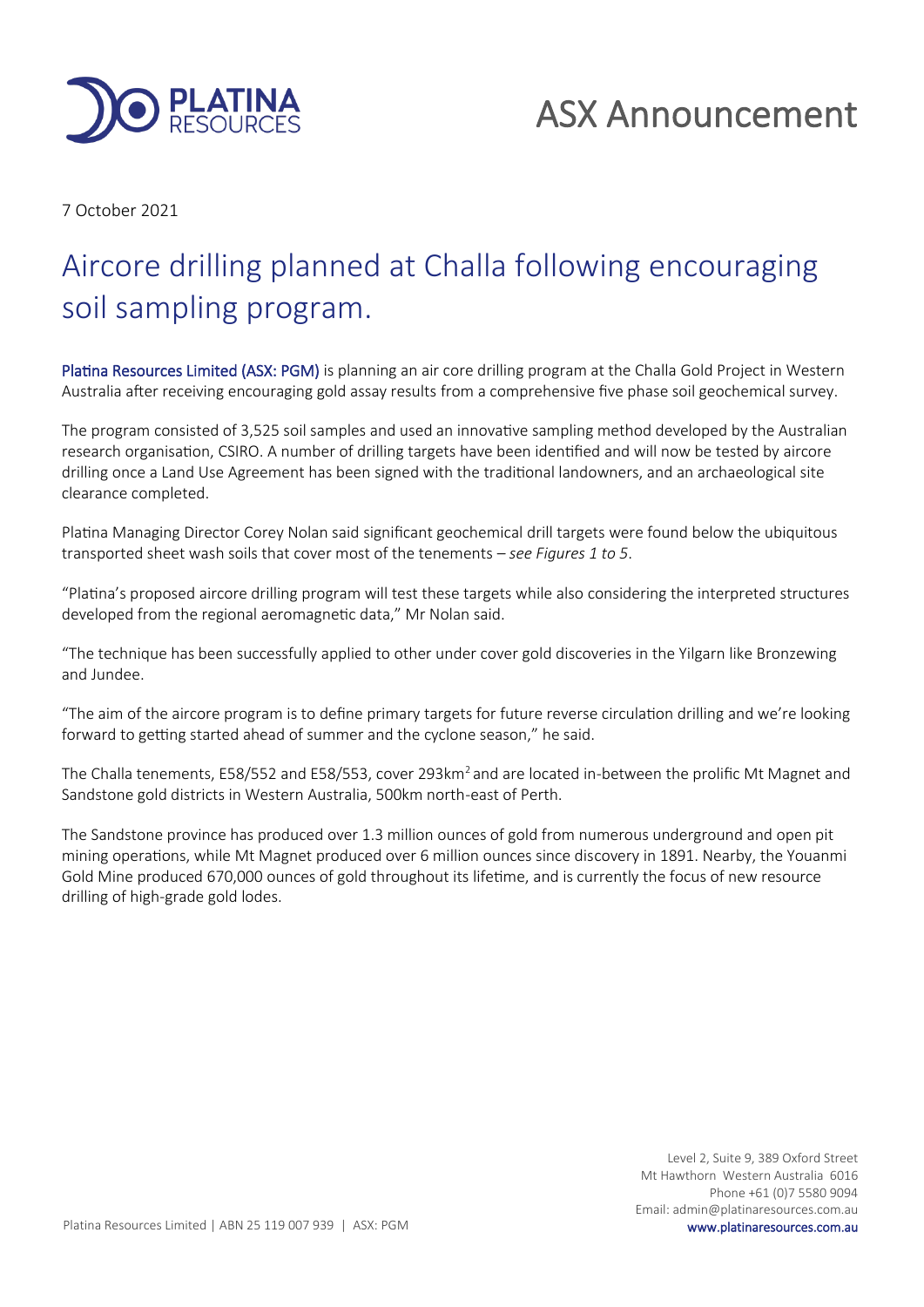



*The Challa Gold Project lies in-between the prolific Mt Magnet and Sandstone gold districts in Western Australia at the southwest end of the Paynesville Gold Trend.*

#### This announcement was authorised by Mr Corey Nolan, Managing Director of Platina Resources Limited.

#### For more information:

Corey Nolan Gareth Quinn Managing Director **Communist Communist Corporate Affairs Manager** Phone +61 (0)7 5580 9094 Mobile: 0417 711 108 admin@platinaresources.com.au gareth@republicpr.com.au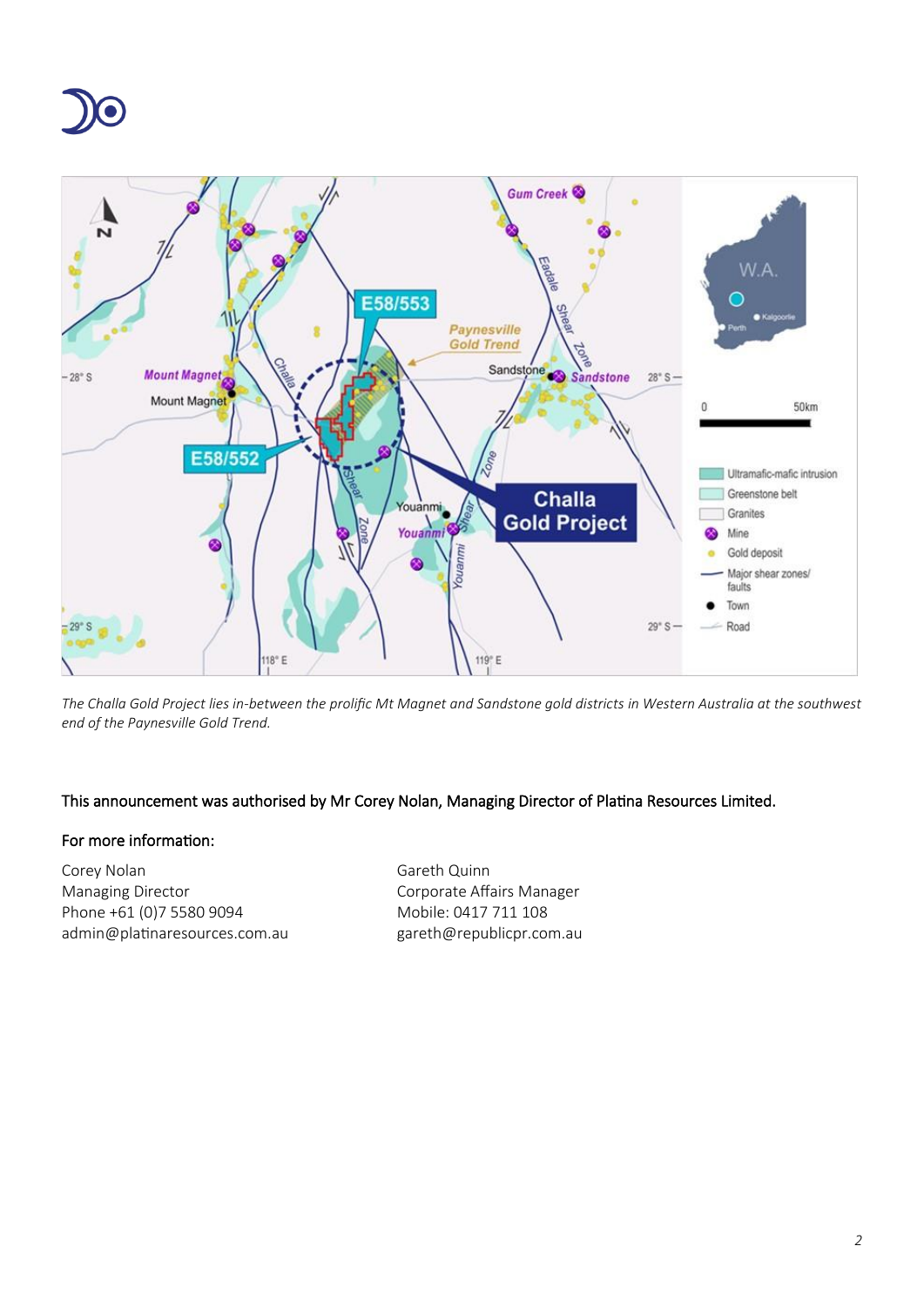

#### ABOUT PLATINA RESOURCES

Platina is an Australian-based company focused on returning shareholder value by advancing early-stage metals projects through exploration, feasibility, permitting and into development.

The company has interests in the following projects:

- Xanadu Gold Project (100% interest) located in the Ashburton Basin in Western Australia in close proximity to the Mt Olympus gold project, a multi-million ounce gold endowment;
- Challa Gold Project (100% interest) Platina has acquired a 100% interest in the Challa Gold Project located between the prolific Mt Magnet and Sandstone gold districts in Western Australia, 500km north-east of Perth.
- Platina Scandium Project (100%) located in central New South Wales, the project is one of the largest and highest-grade scandium deposits in the world, which has the potential to become Australia's first scandium producer with cobalt, platinum and nickel credits.
- Munni Munni (30% interest) Situated in the Pilbara region of Western Australia, the project is one of Australia's most significant Platinum Group Metal occurrences. Munni Munni also has potential for conglomerate hosted gold and is a joint venture with Artemis Resources Limited.
- Investment in Blue Moon Zinc Corporation (6 million shares in TSXV listed MOON) the Blue Moon Zinc Project has a NI43-101 resource which is open at depth and along strike and has favorable metallurgy.
- Investment in Major Precious Metals (49 million shares in NEO listed SIZE) Major is a Canadian junior mining and exploration company whose flagship Skaergaard Project hosts one of the world's largest undeveloped gold deposits and one of the largest palladium resources outside of South Africa and Russia.

For more information please see: www.platinaresources.com.au

#### DISCLAIMER

Statements regarding Platina Resources' plans with respect to its mineral properties are forward-looking statements. There can be no assurance that Platina Resources' plans for development of its mineral properties will proceed as currently expected. There can also be no assurance that Platina Resources will be able to confirm the presence of additional mineral deposits, that any mineralisation will prove to be economic or that a mine will successfully be developed on any of Platina Resources' mineral properties.

#### REFERENCES TO PREVIOUS ASX RELEASES

The information in this report that relates to Exploration Results were last reported by the company in compliance with the 2012 Edition of the JORC Australasian Code for Reporting of Exploration Results, Mineral Resources and Ore Reserves in market releases dated as follows:

• Platina acquires gold project in prolific gold province, 11th June 2020

The company confirms that it is not aware of any new information or data that materially affects the information included in the market announcements referred above and further confirms that all material assumptions underpinning the exploration results contained in those market releases continue to apply and have not materially changed.

#### COMPETENT PERSON STATEMENT

The information in this Report that relates to Challa exploration results is based on information reviewed and compiled by Mr Phil Jones who is an independent consultant geologist and Member of the Australian Institute of Geoscientists (AIG) and Australian Institute of Mining and Metallurgy (AusIMM). Mr Jones has sufficient experience which is relevant to this style of mineralisation and type of deposit under consideration and to the overseeing activities which he is undertaking to qualify as a Competent Person as defined in the 2004 and 2012 Editions of the "Australasian Code for Reporting of Exploration Results, Minerals Resources and Ore Reserves'. Mr Jones consents to the inclusion in the report of the matters based on his information in the form and context in which it appears.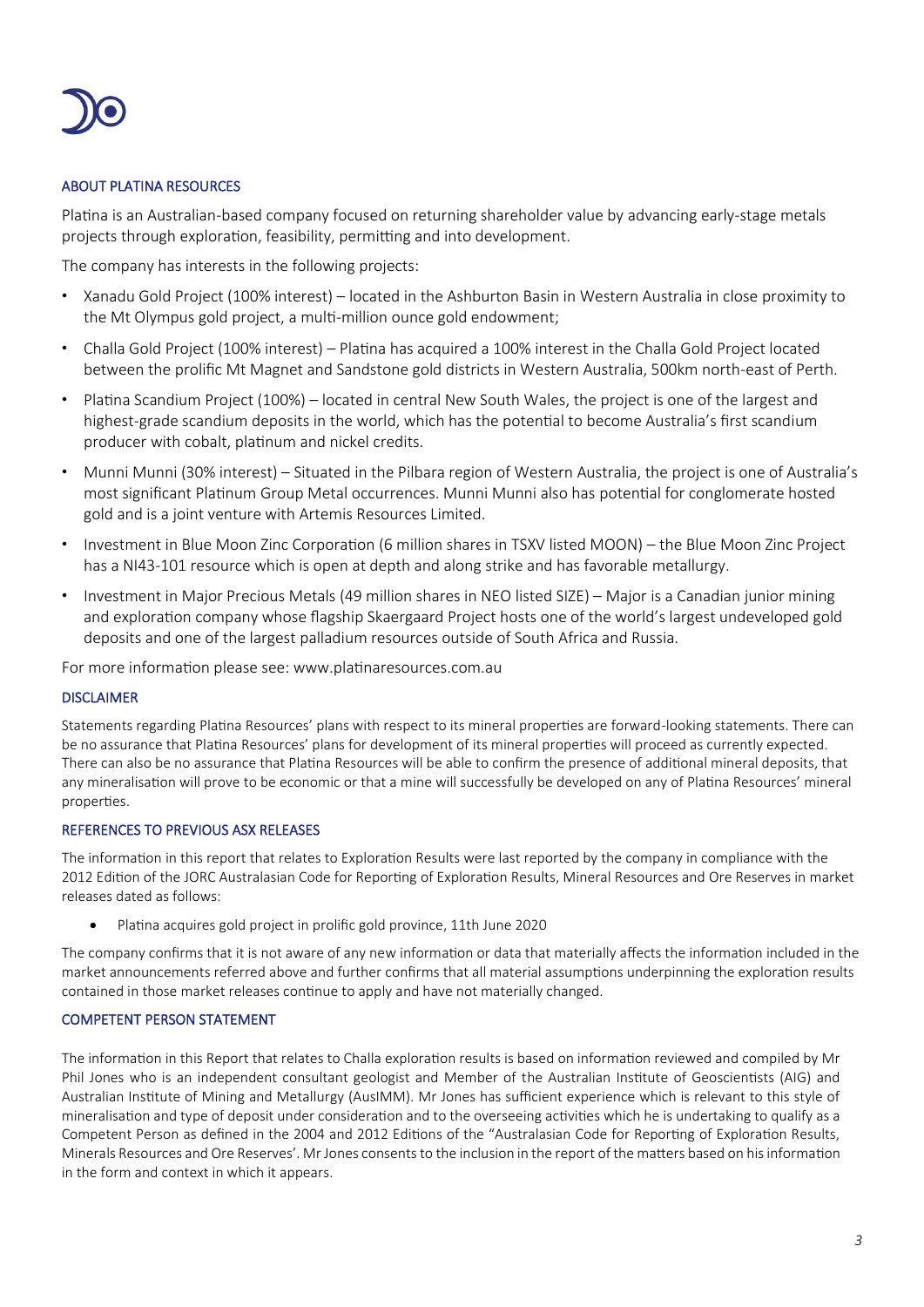

#### Overview of the Completed Soil Sampling Program

Soil sampling targeting aeromagnetic and outcropping mineralisation was completed across the tenement package. The program using an innovative sampling method developed by the Australian research organisation, CSIRO, and consisted of 3,525 soil samples.



*Figure 1: Soil geochemistry sample locations.*

<span id="page-3-0"></span>The results from the main target areas (C, D, E, F, G, H and I – see [Figure 1](#page-3-0) for locations), including all the results from the last phase of sampling, colour coded by Au grade are depicted in the following figures as follows.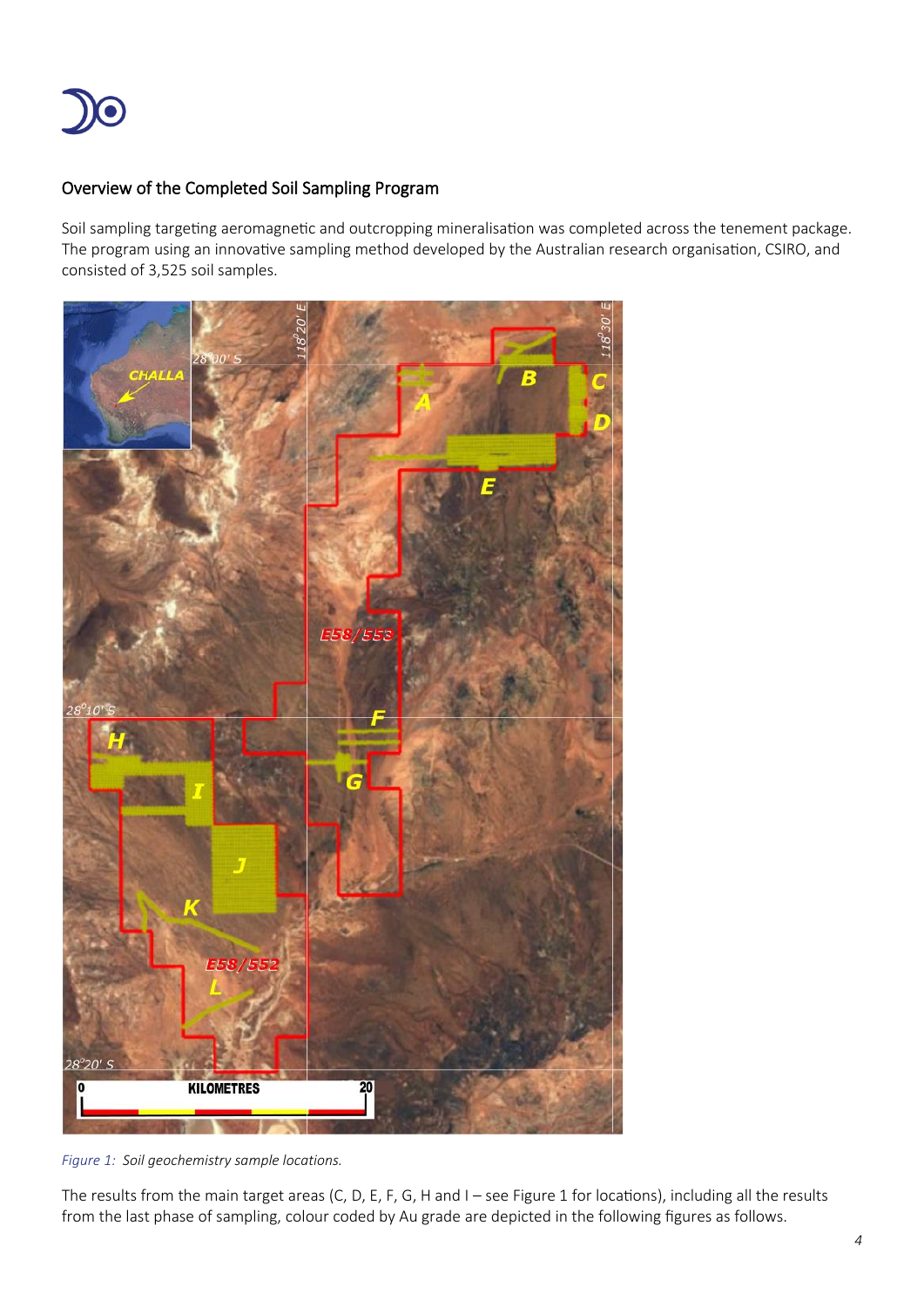



*Figure 2: Areas C and D (see [Figure 1](#page-3-0) for locations) colour coded soil sampling results.*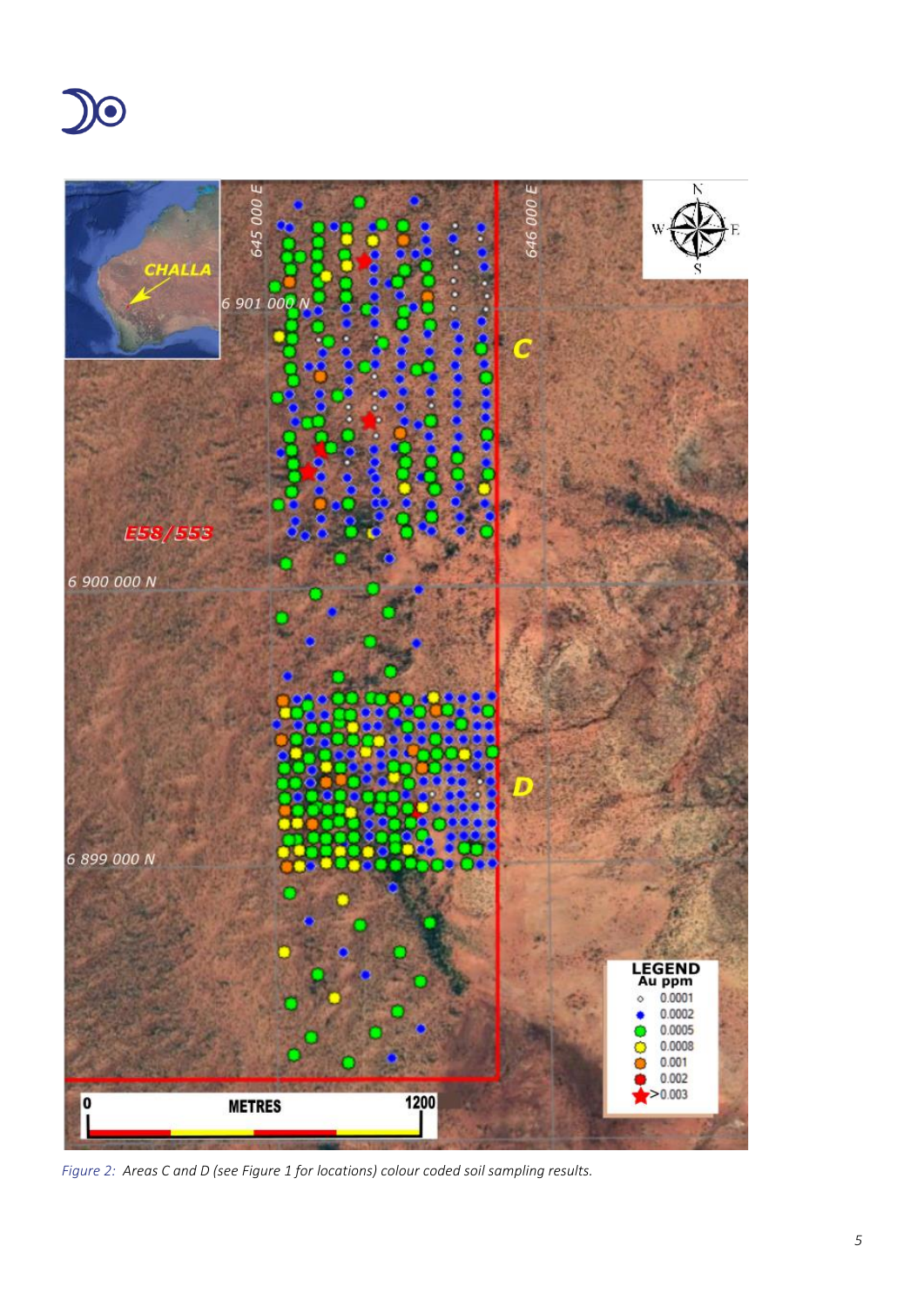



*Figure 3: Area E (see [Figure 1](#page-3-0) for location) colour coded soil sampling results.*



*Figure 4: Areas F and G (se[e Figure 1](#page-3-0) for locations) colour coded soil sampling results.*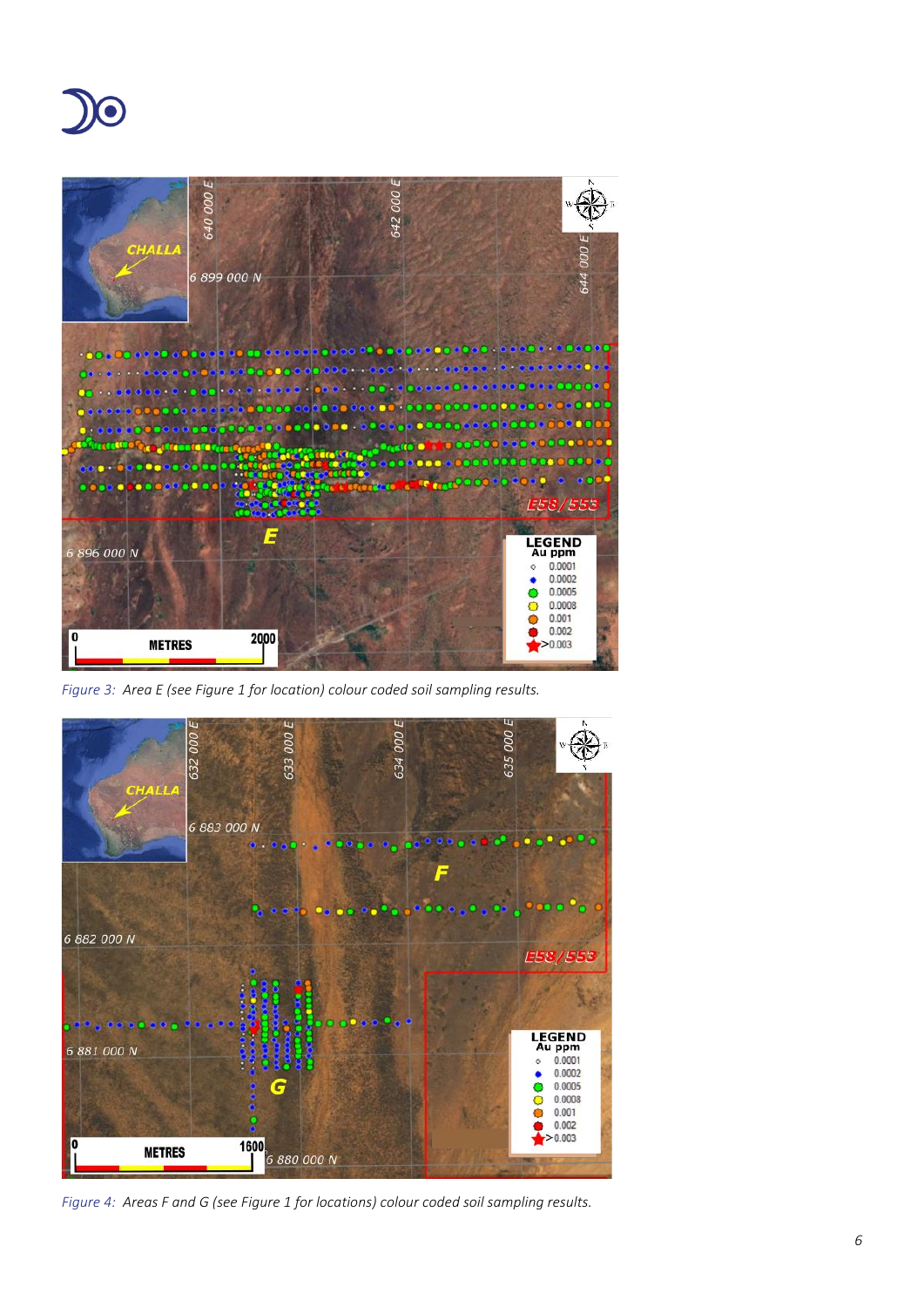



*Figure 5: Areas H and I (see [Figure 1](#page-3-0) for locations) colour coded soil sampling results.*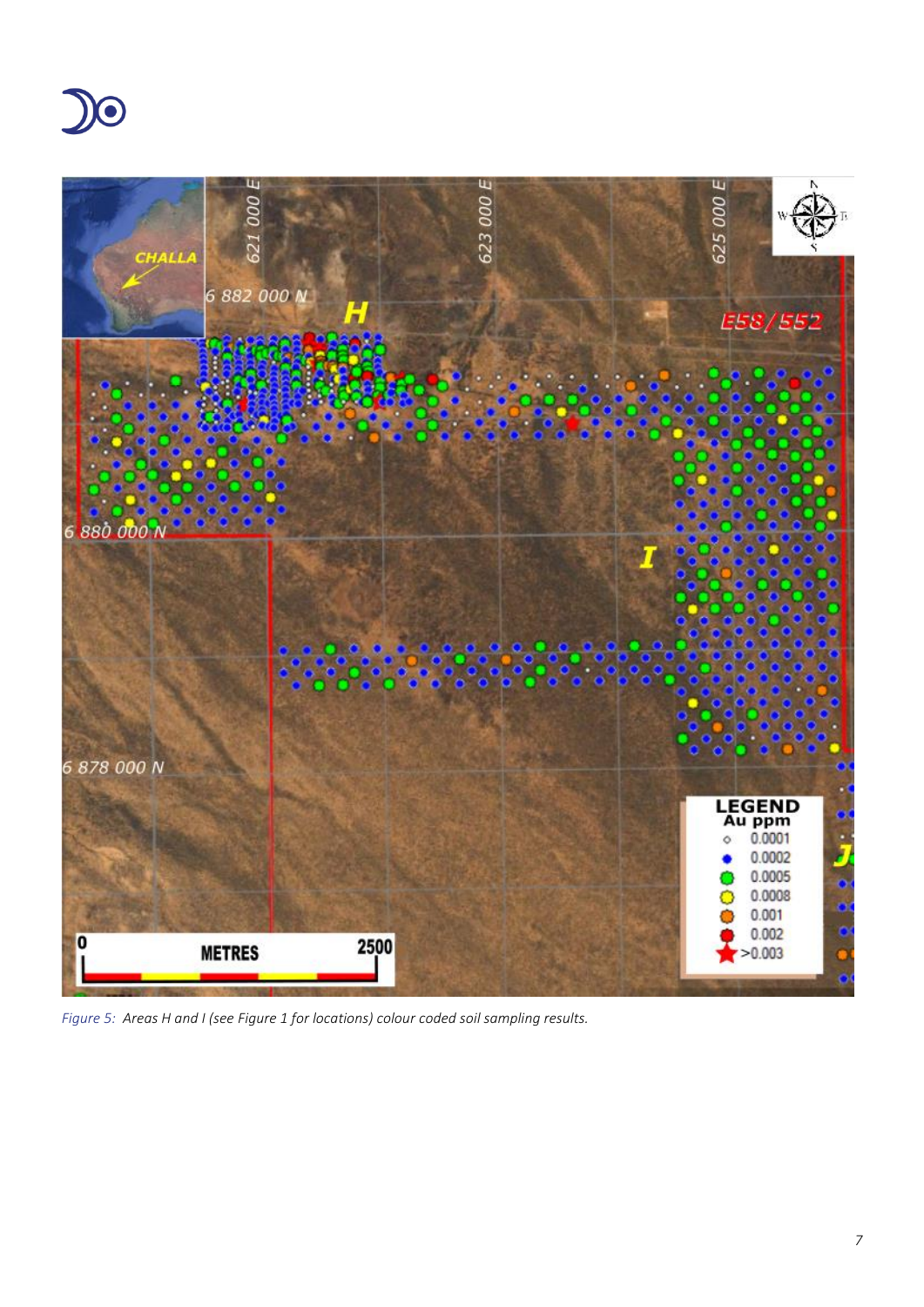## JORC Code Table

### Section 1: Sampling Techniques and Data

| Criteria<br>JORC Code explanation                                                                                                                                                                                                                                                                                                                                                                                                                                                                                                                                                                                                                                                                                                                                                                                                                                                                                                                                                                                                                                                                                                      | Commentary                                                                                                                                                                                                                                                                                                                                                                                                                                                                                                                                                                                                                                                                                                                                                                                                                                                                                                                                                                                                                                                                                                                                    |
|----------------------------------------------------------------------------------------------------------------------------------------------------------------------------------------------------------------------------------------------------------------------------------------------------------------------------------------------------------------------------------------------------------------------------------------------------------------------------------------------------------------------------------------------------------------------------------------------------------------------------------------------------------------------------------------------------------------------------------------------------------------------------------------------------------------------------------------------------------------------------------------------------------------------------------------------------------------------------------------------------------------------------------------------------------------------------------------------------------------------------------------|-----------------------------------------------------------------------------------------------------------------------------------------------------------------------------------------------------------------------------------------------------------------------------------------------------------------------------------------------------------------------------------------------------------------------------------------------------------------------------------------------------------------------------------------------------------------------------------------------------------------------------------------------------------------------------------------------------------------------------------------------------------------------------------------------------------------------------------------------------------------------------------------------------------------------------------------------------------------------------------------------------------------------------------------------------------------------------------------------------------------------------------------------|
| Sampling techniques<br>• Nature and quality of sampling (e.g. cut channels, random chips, or specific<br>specialised industry standard measurement tools appropriate to the<br>minerals under investigation, such as down hole gamma sounds, or<br>handheld XRF instruments, etc.). These examples should not be taken as<br>limiting the broad meaning of sampling.<br>Include reference to measures taken to ensure sample representivity and<br>$\bullet$<br>the appropriate calibration of any measurement tools or systems used.<br>• Aspects of the determination of mineralisation that are Material to the<br>Public Report.<br>In cases where 'industry standard' work has been done this would be relatively<br>simple (e.g. 'reverse circulation drilling was used to obtain 1m samples from<br>which 3 kg was pulverised to produce a 30 g charge for fire assay'). In other<br>cases more explanation may be required, such as where there is coarse gold<br>that has inherent sampling problems. Unusual commodities or mineralisation<br>types (e.g. submarine nodules) may warrant disclosure of detailed information. | <b>Rock Sampling:</b><br>Each rock sample is a composite of approximately 5 pieces of rock collected from within a 3m<br>radius of the recorded GPS sample point to give a total sample weight of approximately 1 kg to 2<br>kg.<br>The samples were secured before being driven to the laboratory by the sampler.<br>$\bullet$<br>• At the laboratory (ALS, Perth), the samples were crushed and pulverised using industry<br>standards.<br>• The samples were assayed for Au using method AU-AA25 = Ore grade 30g fire assay with AA<br>finish.<br>Laboratory standard QA/QC procedures were carried out.<br>$\bullet$<br>Soil Sampling<br>• Each soil sample was collected from the surface below trees and screened using a 1mm sieve to<br>give a total sample weight of approximately 0.5 kg.<br>• The samples were secured before being driven to the laboratory by the sampler.<br>• At the laboratory (ALS, Perth), the samples were pulverised using industry standards.<br>• The samples were assayed for Au and multi-elements using method AUME-ST44 = Trace Au ppb.<br>• Laboratory standard QA/QC procedures were carried out. |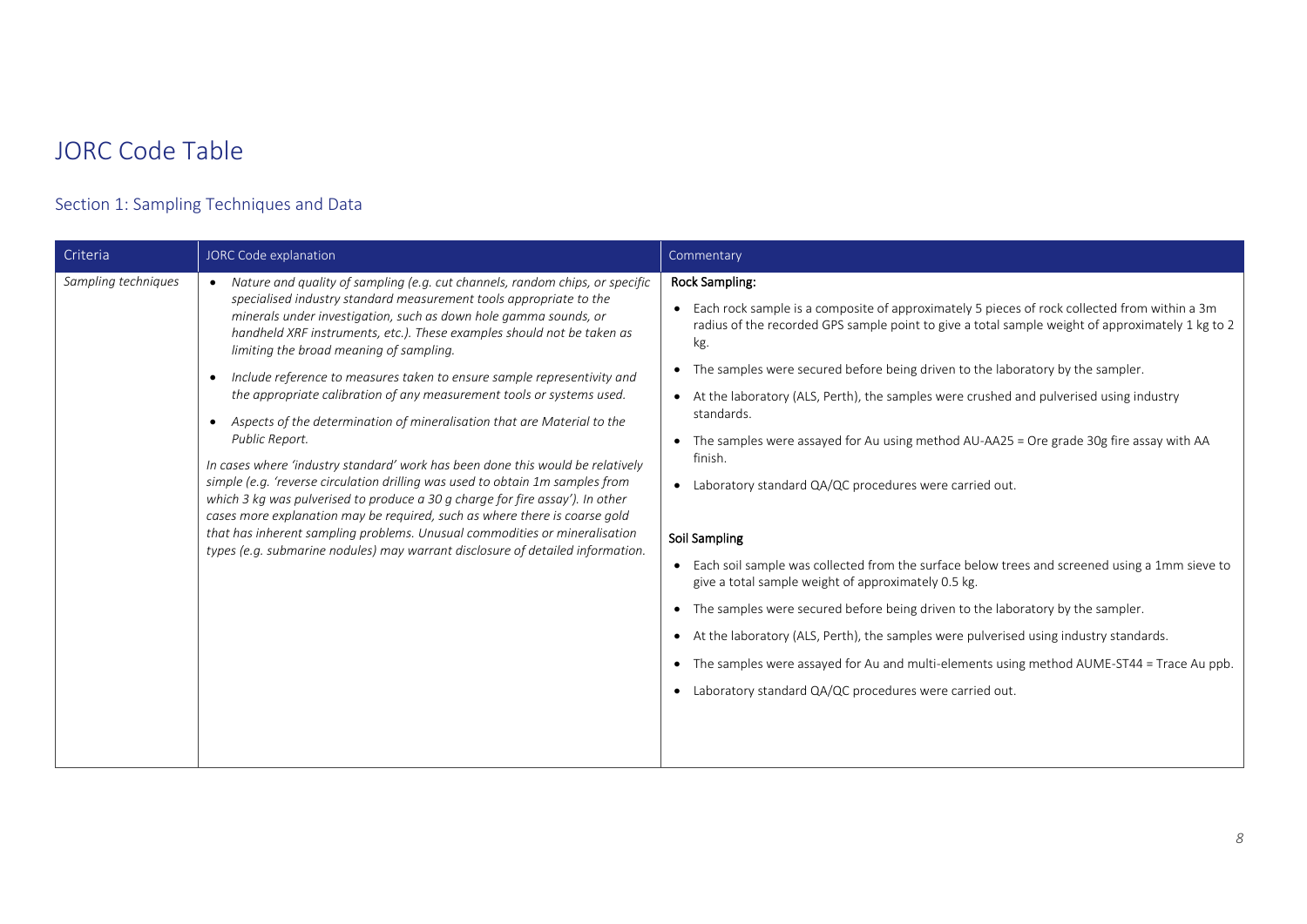| Criteria                                             | JORC Code explanation                                                                                                                                                                                                                                                                                                                                                                                                                                                                                                                                                                            | Commentary                                          |
|------------------------------------------------------|--------------------------------------------------------------------------------------------------------------------------------------------------------------------------------------------------------------------------------------------------------------------------------------------------------------------------------------------------------------------------------------------------------------------------------------------------------------------------------------------------------------------------------------------------------------------------------------------------|-----------------------------------------------------|
| Drilling techniques                                  | Drill type (e.g. core, reverse circulation, open-hole hammer, rotary air blast,<br>auger, Bangka, sonic, etc.) and details (e.g. core diameter, triple or standard<br>tube, depth of diamond tails, face-sampling bit or other type, whether core is<br>oriented and if so, by what method, etc.).                                                                                                                                                                                                                                                                                               | No drilling carried out by Platina.                 |
| Drill sample recovery                                | • Method of recording and assessing core and chip sample recoveries and<br>results assessed.<br>• Measures taken to maximise sample recovery and ensure representative<br>nature of the samples.<br>Whether a relationship exists between sample recovery and grade and whether<br>sample bias may have occurred due to preferential loss/gain of fine/coarse<br>material.                                                                                                                                                                                                                       | No drilling carried out by Platina.                 |
| Logging                                              | • Whether core and chip samples have been geologically and geotechnically<br>logged to a level of detail to support appropriate Mineral Resource<br>estimation, mining studies and metallurgical studies.<br>• Whether logging is qualitative or quantitative in nature. Core (or costean,<br>channel, etc.) photography.<br>• The total length and percentage of the relevant intersections logged.                                                                                                                                                                                             | No drilling carried out by Platina.                 |
| Sub-sampling<br>techniques and<br>sample preparation | • If core, whether cut or sawn and whether quarter, half or all core taken.<br>• If non-core, whether riffled, tube sampled, rotary split, etc. and whether<br>sampled wet or dry.<br>• For all sample types, the nature, quality and appropriateness of the sample<br>preparation technique.<br>• Quality control procedures adopted for all sub-sampling stages to maximise<br>representivity of samples.<br>• Measures taken to ensure that the sampling is representative of the in situ<br>material collected, including for instance results for field duplicate/second-<br>half sampling. | Not applicable. No drilling carried out by Platina. |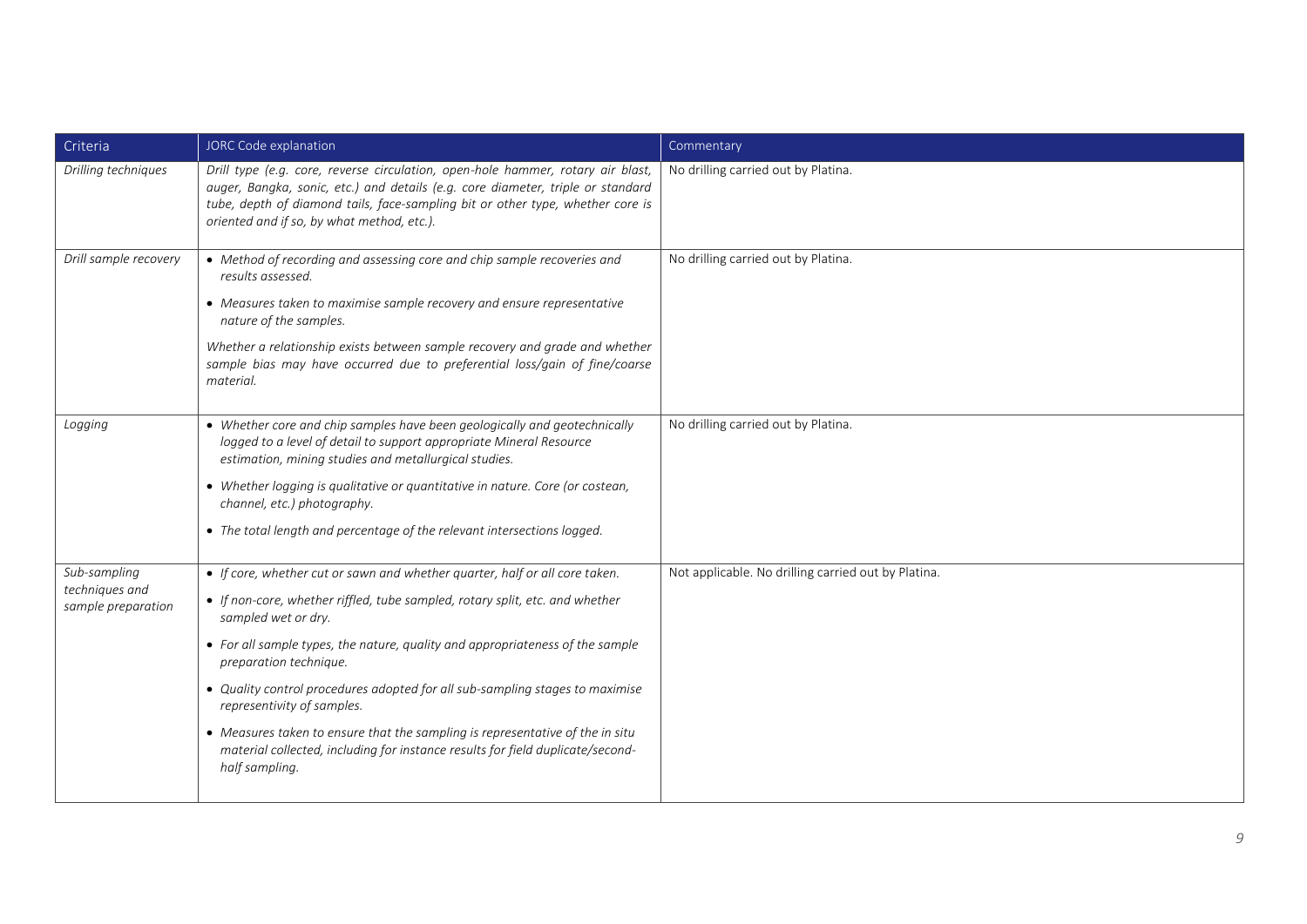| Criteria                                      | JORC Code explanation                                                                                                                                                                                                                                                                                                                                                                                                                                                                                                                                                                                                          | Commentary                                                                                                                                                                           |
|-----------------------------------------------|--------------------------------------------------------------------------------------------------------------------------------------------------------------------------------------------------------------------------------------------------------------------------------------------------------------------------------------------------------------------------------------------------------------------------------------------------------------------------------------------------------------------------------------------------------------------------------------------------------------------------------|--------------------------------------------------------------------------------------------------------------------------------------------------------------------------------------|
|                                               | • Whether sample sizes are appropriate to the grain size of the material being<br>sampled.                                                                                                                                                                                                                                                                                                                                                                                                                                                                                                                                     |                                                                                                                                                                                      |
| Quality of assay data<br>and laboratory tests | • The nature, quality and appropriateness of the assaying and laboratory<br>procedures used and whether the technique is considered partial or total.<br>• For geophysical tools, spectrometers, handheld XRF instruments, etc., the<br>parameters used in determining the analysis including instrument make and<br>model, reading times, calibrations factors applied and their derivation, etc.<br>• Nature of quality control procedures adopted (e.g. standards, blanks,<br>duplicates, external laboratory checks) and whether acceptable levels of<br>accuracy (i.e. lack of bias) and precision have been established. | Due to the small number of samples collected and reconnaissance nature of program no QAQC<br>samples included with the field samples. Industry standard QAQC followed by laboratory. |
| Verification of<br>sampling and<br>assaying   | • The verification of significant intersections by either independent or<br>alternative company personnel.<br>• The use of twinned holes.<br>• Documentation of primary data, data entry procedures, data verification,<br>data storage (physical and electronic) protocols.<br>• Discuss any adjustment to assay data.                                                                                                                                                                                                                                                                                                        | Due to the small number of samples collected and reconnaissance nature of program no verification<br>samples collected in the field.                                                 |
| Location of data<br>points                    | • Accuracy and quality of surveys used to locate drill holes (collar and down-<br>hole surveys), trenches, mine workings and other locations used in Mineral<br>Resource estimation.<br>• Specification of the grid system used.<br>• Quality and adequacy of topographic control.                                                                                                                                                                                                                                                                                                                                             | • The Interface auger hole and rock sample positions were determined using a hand-held Garmin<br>GPS $(\pm 3m)$ .<br>· Grid system: MGA-94 Zone 50S.                                 |
| Data spacing and<br>distribution              | • Data spacing for reporting of Exploration Results.<br>• Whether the data spacing and distribution is sufficient to establish the<br>degree of geological and grade continuity appropriate for the Mineral<br>Resource and Ore Reserve estimation procedure(s) and classifications<br>applied.<br>• Whether sample compositing has been applied.                                                                                                                                                                                                                                                                              | • A reconnaissance surface sampling program only so data distribution not relevant.                                                                                                  |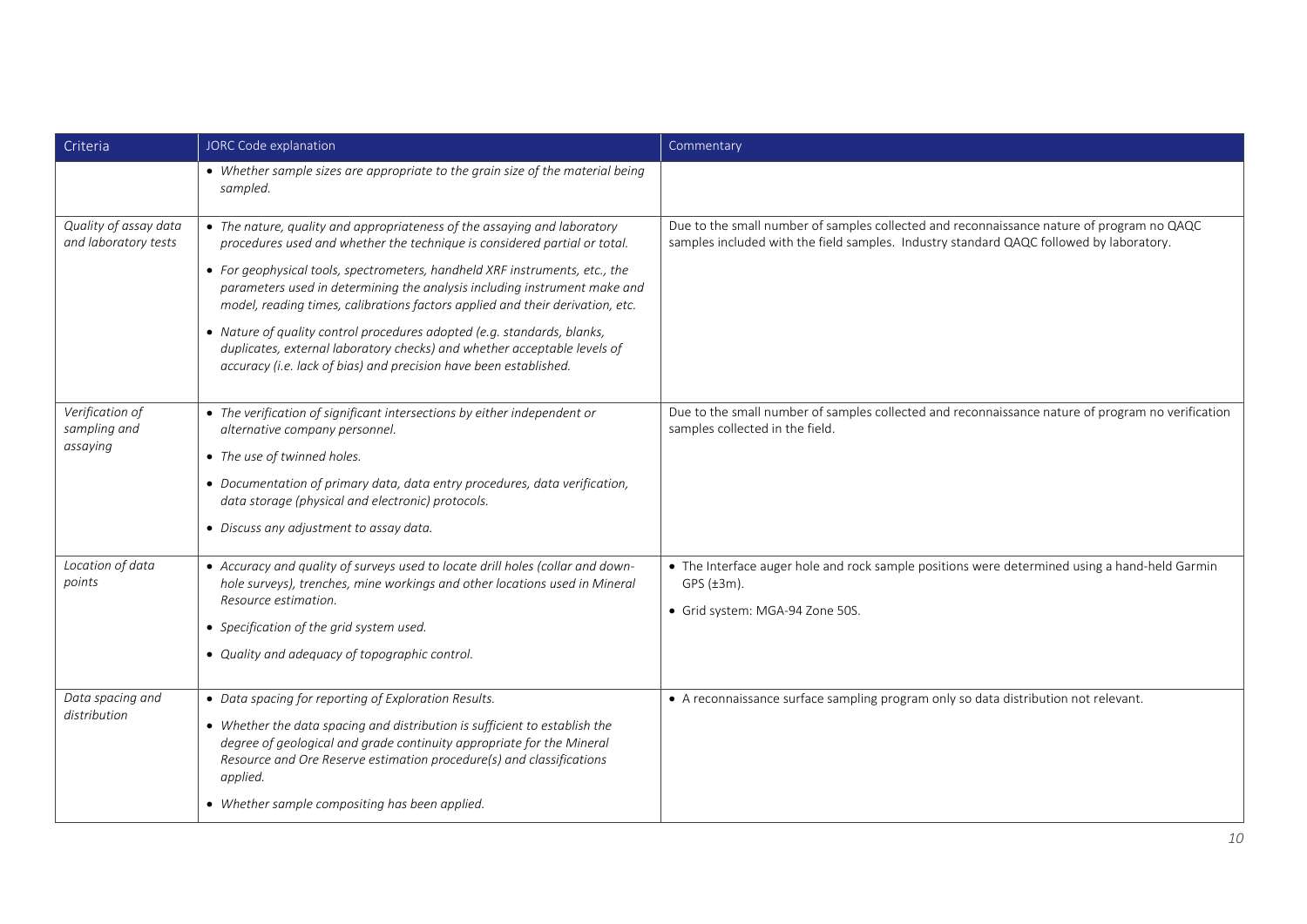| Criteria                                                      | JORC Code explanation                                                                                                                                                                                                                                                                                                                                                                    | Commentary                                                                                                                                                                                                     |
|---------------------------------------------------------------|------------------------------------------------------------------------------------------------------------------------------------------------------------------------------------------------------------------------------------------------------------------------------------------------------------------------------------------------------------------------------------------|----------------------------------------------------------------------------------------------------------------------------------------------------------------------------------------------------------------|
| Orientation of data in<br>relation to geological<br>structure | • Whether the orientation of sampling achieves unbiased sampling of possible<br>structures and the extent to which this is known, considering the deposit<br>type.<br>• If the relationship between the drilling orientation and the orientation of key<br>mineralised structures is considered to have introduced a sampling bias, this<br>should be assessed and reported if material. | • A reconnaissance surface sampling program only so data orientation not relevant.                                                                                                                             |
| Sample security                                               | • The measures taken to ensure sample security.                                                                                                                                                                                                                                                                                                                                          | • The samples were driven by the collector securely to the laboratory with appropriate<br>documentation listing sample numbers, sample batches, and required analytical methods and<br>element determinations. |
| Audits or reviews                                             | • The results of any audits or reviews of sampling techniques and data.                                                                                                                                                                                                                                                                                                                  | No audits have been conducted.                                                                                                                                                                                 |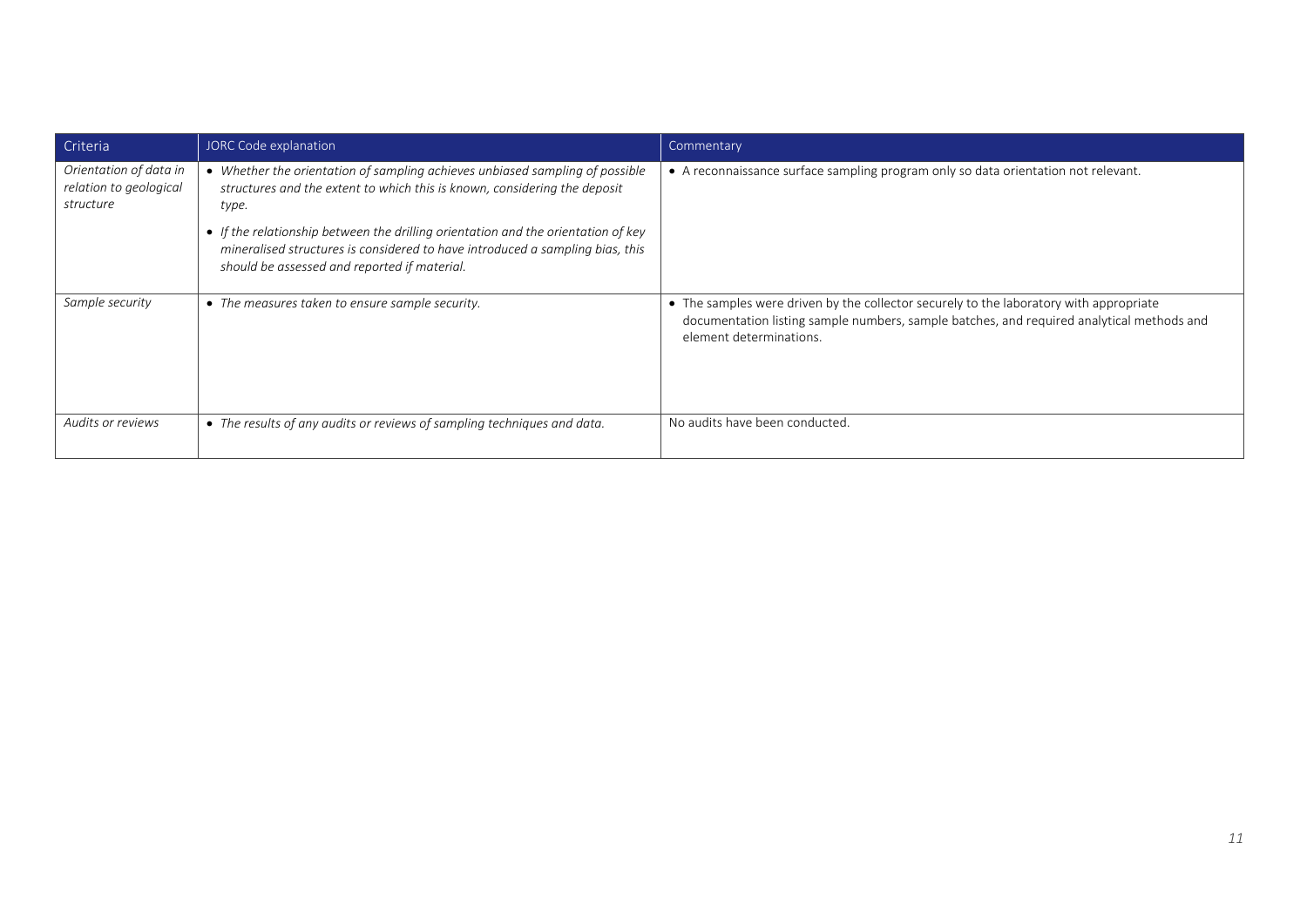#### Section 2 Reporting of Exploration Results

(Criteria listed in the preceding section also apply to this section.)

| Criteria                                   | JORC Code explanation                                                                                                                                                                                                                                                                                                                                                                                                                                                                                                                                                                   | Commentary                                                                                                                                                                                                                    |
|--------------------------------------------|-----------------------------------------------------------------------------------------------------------------------------------------------------------------------------------------------------------------------------------------------------------------------------------------------------------------------------------------------------------------------------------------------------------------------------------------------------------------------------------------------------------------------------------------------------------------------------------------|-------------------------------------------------------------------------------------------------------------------------------------------------------------------------------------------------------------------------------|
| Mineral tenement and<br>land tenure status | • Type, reference name/number, location and ownership including agreements<br>or material issues with third parties such as joint ventures, partnerships,<br>overriding royalties, native title interests, historical sites, wilderness or<br>national park and environmental settings.<br>The security of the tenure held at the time of reporting along with any known<br>impediments to obtaining a licence to operate in the area.                                                                                                                                                  | • E58/552 and E58/553 are 100% owned by Platina Resources.<br>• The only Native Title Claim affected the area was rejected by the Federal Court in 2015.                                                                      |
| Exploration done by<br>other parties       | • Acknowledgment and appraisal of exploration by other parties.                                                                                                                                                                                                                                                                                                                                                                                                                                                                                                                         | • Historical exploration conducted principally by Aarex Resources NL (1996-1997), and Corporate &<br>Resource Consultants Pty Ltd & BR Legendre (2016-2017)<br>• Apex Minerals NL were active in adjoining areas (2004-2006). |
| Geology                                    | • Deposit type, geological setting and style of mineralisation.                                                                                                                                                                                                                                                                                                                                                                                                                                                                                                                         | • The project is considered to be prospective for orogenic lode-type gold deposits.                                                                                                                                           |
| Drill hole Information                     | • A summary of all information material to the understanding of the<br>exploration results including a tabulation of the following information for all<br>Material drill holes:<br>• If the exclusion of this information is justified on the basis that the<br>information is not Material and this exclusion does not detract from the<br>understanding of the report, the Competent Person should clearly explain<br>why this is the case.                                                                                                                                           | . No known drilling has been conducted on the tenements.                                                                                                                                                                      |
| Data aggregation<br>methods                | • In reporting Exploration Results, weighting averaging techniques, maximum<br>and/or minimum grade truncations (e.g. cutting of high grades) and cut-off<br>grades are usually Material and should be stated.<br>• Where aggregate intercepts incorporate short lengths of high grade results<br>and longer lengths of low grade results, the procedure used for such<br>aggregation should be stated and some typical examples of such<br>aggregations should be shown in detail.<br>• The assumptions used for any reporting of metal equivalent values should be<br>clearly stated. | • Not applicable.                                                                                                                                                                                                             |